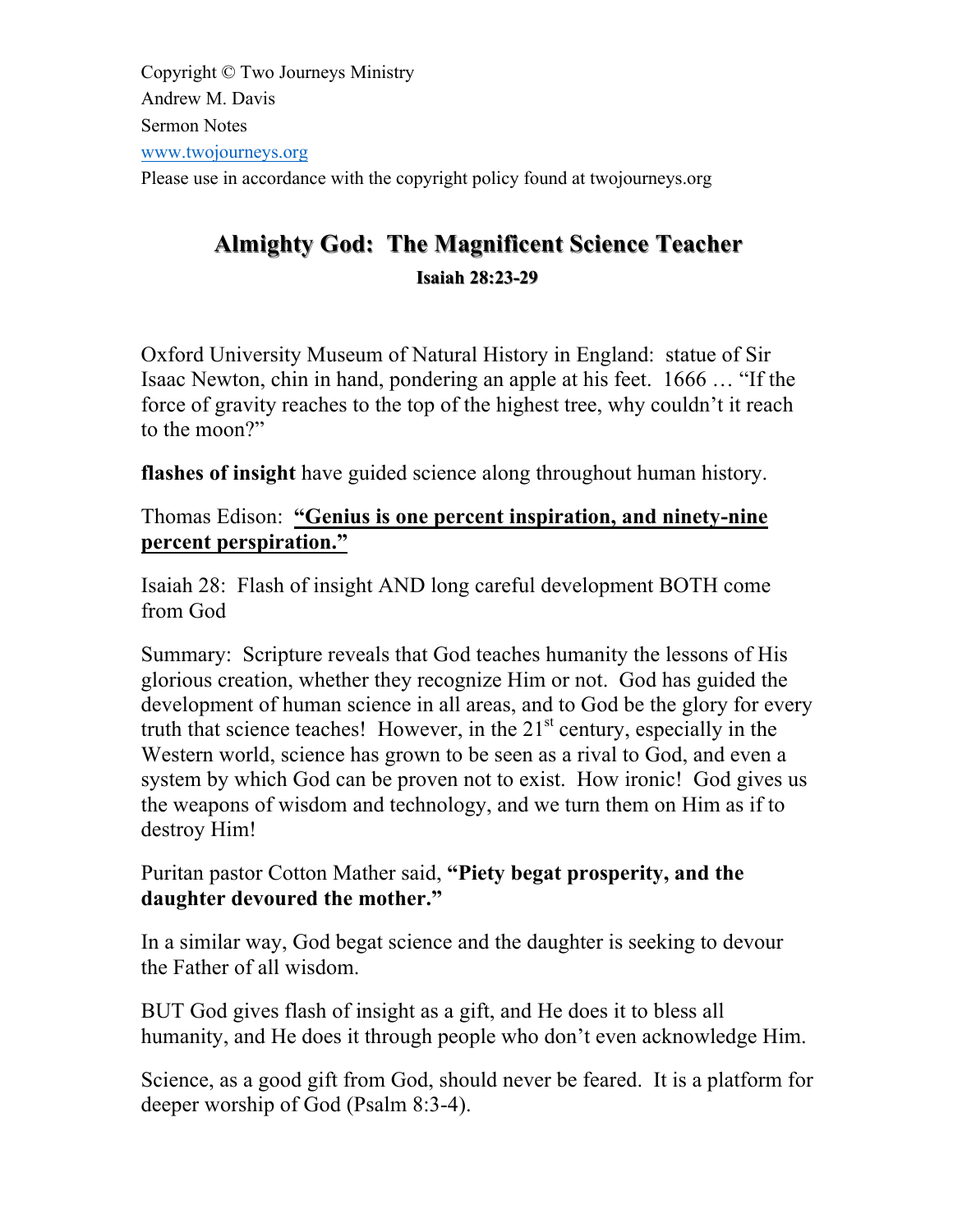# *Psalm 8:3-4 When I consider your heavens, the work of your fingers, the moon and the stars, which you have set in place, <sup>4</sup> what is man that you are mindful of him, the son of man that you care for him?*

Science is a GOOD GIFT FROM GOD: By studying the physical universe, we can learn many things that are useful to the enriching of our lives: electronics, medicine, aviation, etc. Good science can point the way to the existence of God.

BUT science has its limitations. Science can make us proud and independent of God. SO God has willed that it is impossible for man's thinking to lead to Him and to salvation. (1 Corinthians 1:21)

It is not by science that our souls will be saved. Faith operates in a realm HIGHER than science, not contradictory to it; science cannot falsify faith claims, therefore cannot make any statements about the truth of those claims. God creates the laws of science, but is not subject to them.

So, our purpose here is to give glory to God for all that science has learned… to say GOD IS THE TEACHER of everything that man has ever learned… I want to take back the glory that science has sought to rob from God!!

- I. Understanding the Passage in Context
	- A. Context of Isaiah 28
		- 1. Judgment of God on Israel for all her sins… Drunkenness, idolatry
		- 2. Vs. 9-10 Israel's leaders mock the prophetic word…sav lasav
		- 3. So… God will speak another language

### *Isaiah 28:11 Very well then, with foreign lips and strange tongues God will speak to this people*

4. Ultimately they reject the "Rock": God's Messiah, Jesus Christ

### *Isaiah 28:16 So this is what the Sovereign LORD says: "See, I lay a stone in Zion, a tested stone, a precious cornerstone for a sure foundation; the one who trusts will never be dismayed.*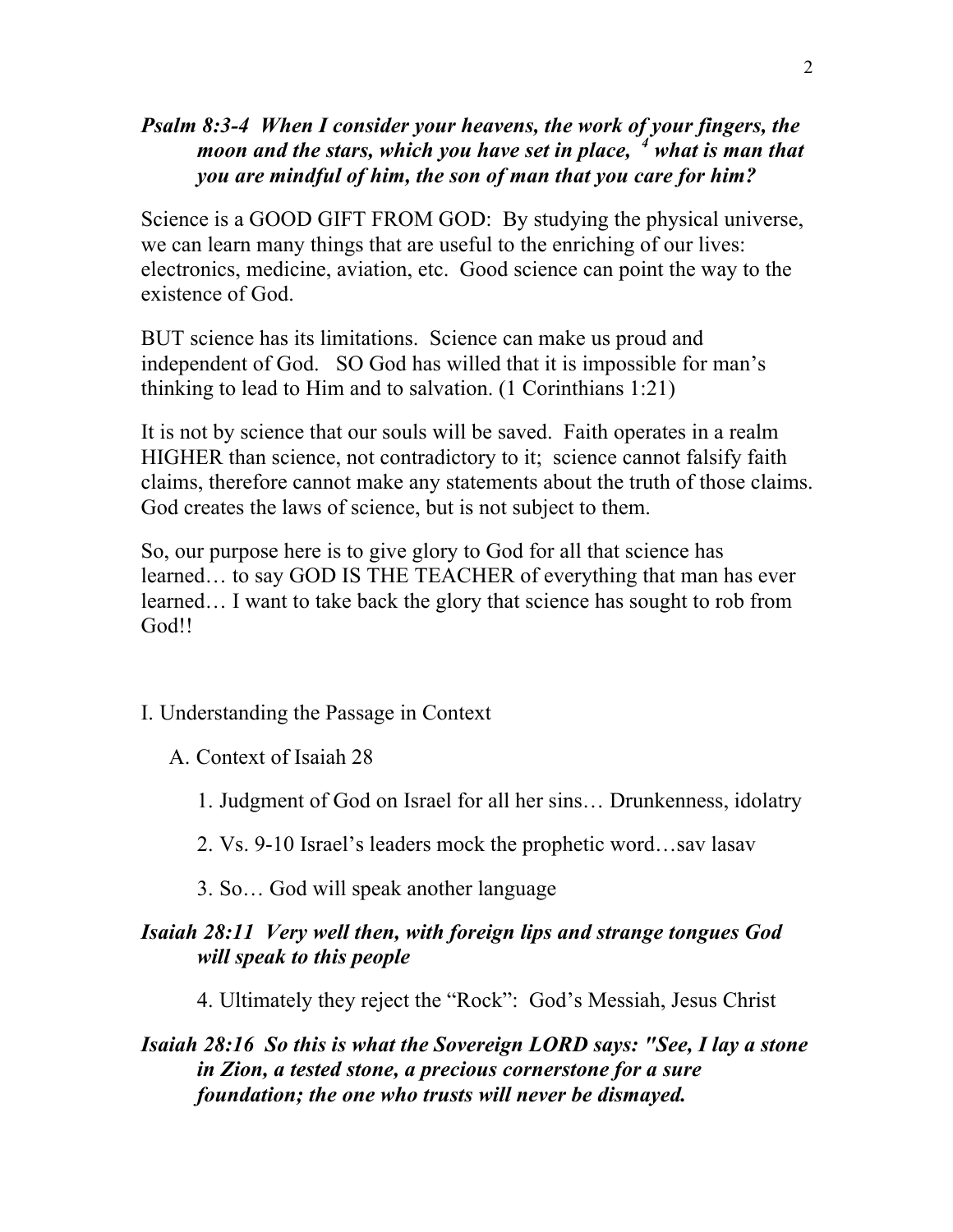5. Vs. 15: "Covenant with Death" … to survive until storm is over

6. But it will FAIL:

- *Isaiah 28:18 Your covenant with death will be annulled; your agreement with the grave will not stand. When the overwhelming scourge sweeps by, you will be beaten down by it.*
	- 7. BUT at the end, God speaks a parable of comfort:
- *Isaiah 28:23-29 Listen and hear my voice; pay attention and hear what I say. <sup>24</sup> When a farmer plows for planting, does he plow continually? Does he keep on breaking up and harrowing the soil? <sup>25</sup> When he has leveled the surface, does he not sow caraway and scatter cummin? Does he not plant wheat in its place, barley in its plot, and spelt in its field? <sup>26</sup> His God instructs him and teaches him the right way. <sup>27</sup> Caraway is not threshed with a sledge, nor is a cartwheel rolled over cummin; caraway is beaten out with a rod, and cummin with a stick. <sup>28</sup> Grain must be ground to make bread; so one does not go on threshing it forever. Though he drives the wheels of his threshing cart over it, his horses do not grind it. <sup>29</sup> All this also comes from the LORD Almighty, wonderful in counsel and magnificent in wisdom.*
	- 8. Straightforward lesson: If the farmer knows when to stop plowing and harrowing the land, how much more does God know when to stop crushing His people and to start rebuilding them?
	- B. Details of the Parable
		- 1. A call for attention… common to "wisdom literature"
- *Isaiah 28:23 Listen and hear my voice; pay attention and hear what I say.*
- *Proverbs 1:20 Wisdom calls aloud in the street, she raises her voice in the public squares*
- *Proverbs 1:33 whoever listens to me will live in safety and be at ease, without fear of harm*
	- 2. The lesson of the farmer's knowledge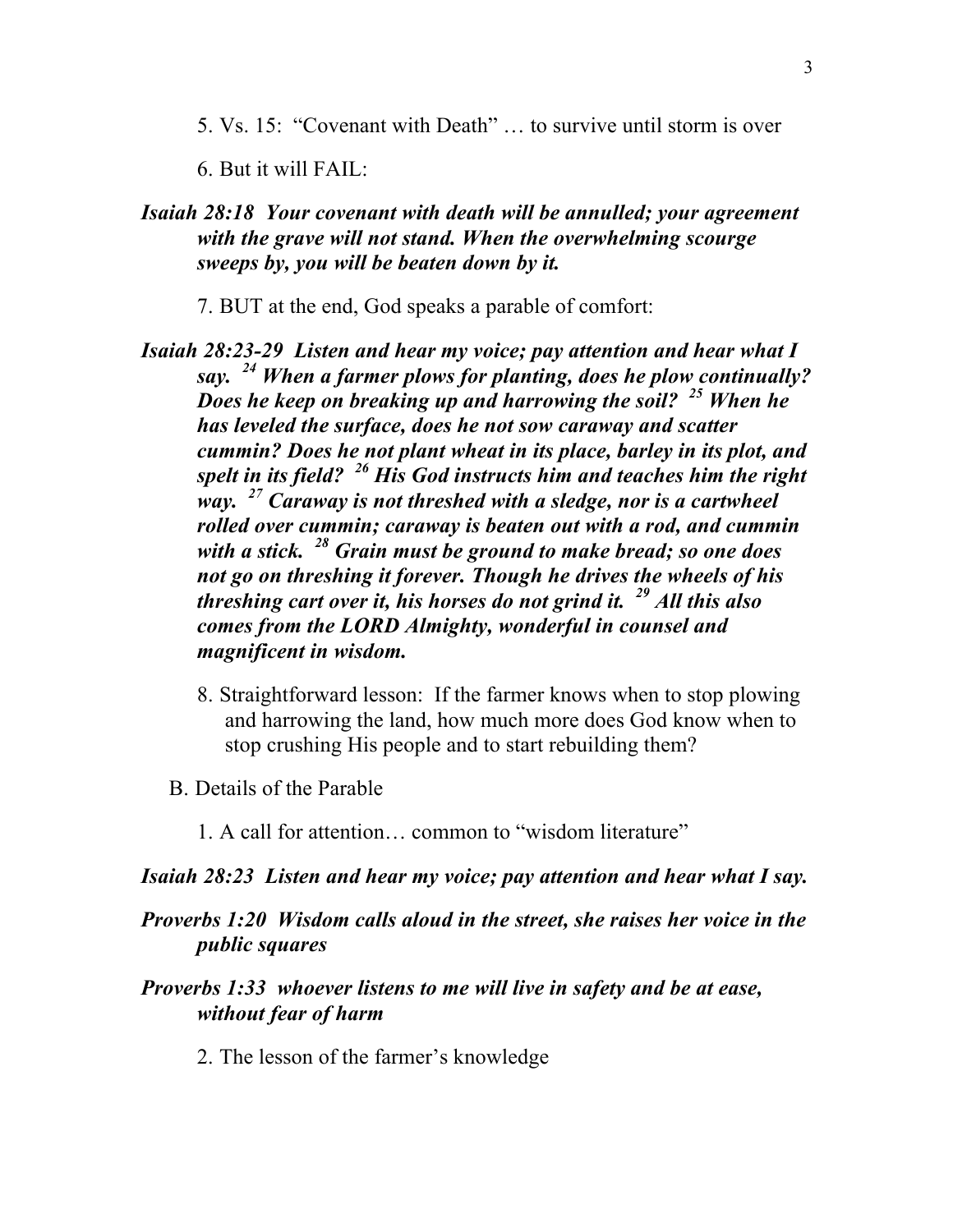## *Isaiah 28:24 When a farmer plows for planting, does he plow continually? Does he keep on breaking up and harrowing the soil?*

- a. Plowing breaks up the hard soil and prepares it for the planting
- b. a metal-pointed stick pulled by an ox; finding better metals for the tip; bronze too soft; iron was much better
- c. then the harrowing of soil; heavy logs chained together, each with sharp pieces of metal… levels soil, prepares for seeds
- d. After all this work was done, then it was time to plant the seed

### *Isaiah 28:25 When he has leveled the surface, does he not sow caraway and scatter cummin? Does he not plant wheat in its place, barley in its plot, and spelt in its field?*

- e. Each seed is planted in its own way… very fine black cumin seeds are scattered all over surface; but larger seeds, like wheat and barley, planted carefully in marked rows and plots
- f. Spelt planted at the borders, tall, marks limits, prevents intruders
- g. the SCIENCE of the agriculture
- h. GOD KNEW ALL OF THIS BEFORE THE FARMER DID!! God is the one who TAUGHT IT to the farmer

#### *Isaiah 28:26 His God instructs him and teaches him the right way.*

- 3. Logic of the passage: if the farmer knows when to STOP PLOWING and HARROWING the soil, HOW MUCH MORE does God know when to stop judging His people!!!
- 4. God is a wise farmer who knows when "Enough is enough"!!
	- a. The farmer doesn't plow CONTINUALLY and GO ON ENDLESSLY harrowing the soil
	- b. So God doesn't go on endlessly breaking up the soil of His people's hard hearts and He certainly doesn't go on judging His people with harsh judgments until there is not a survivor left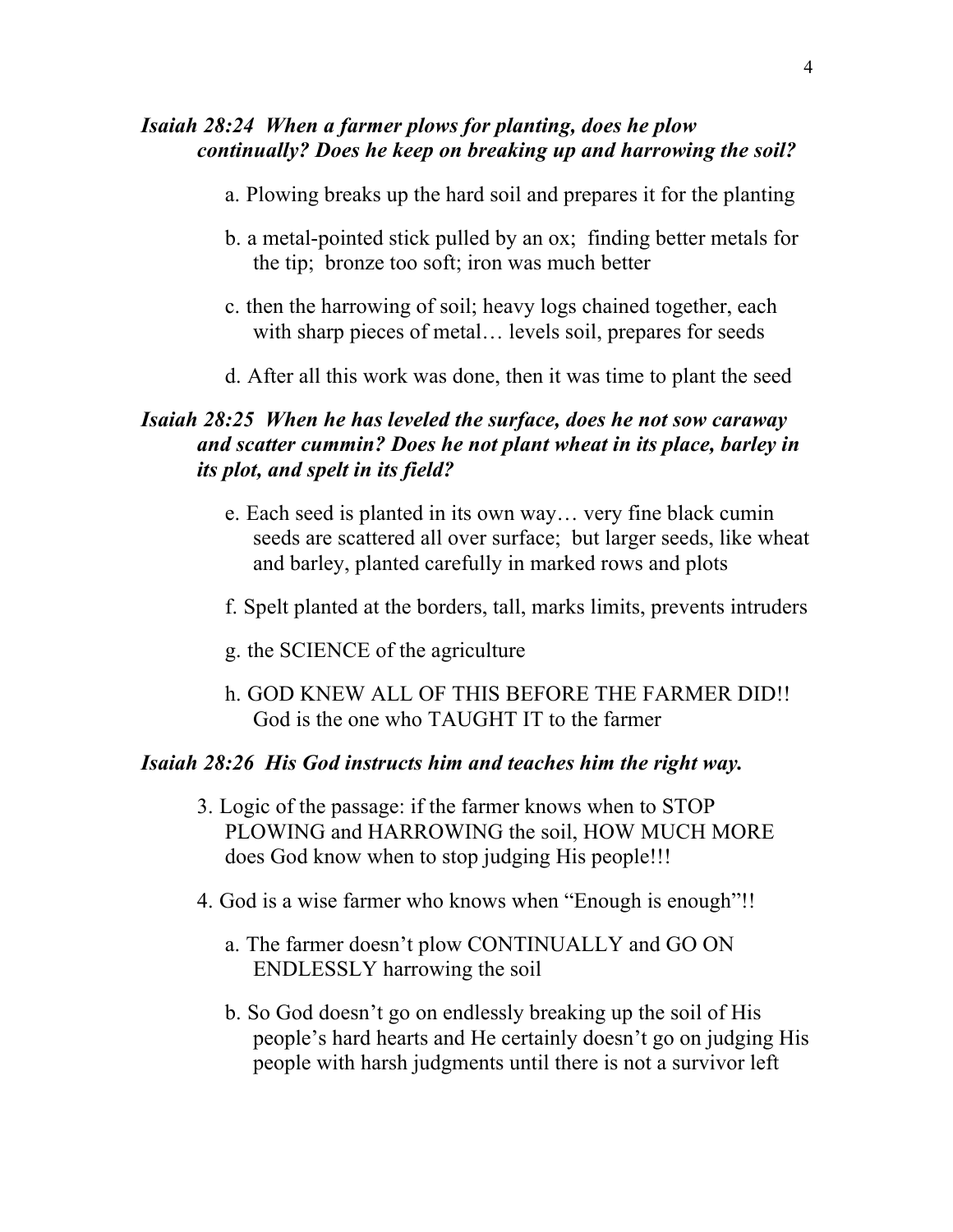#### *Isaiah 1:9 Unless the LORD Almighty had left us some survivors, we would have become like Sodom, we would have been like Gomorrah.*

5. This is the same point in the second part of the parable… the THRESHING at harvest time

# *Isaiah 28:27-28 Caraway is not threshed with a sledge, nor is a cartwheel rolled over cummin; caraway is beaten out with a rod, and cummin with a stick. <sup>28</sup> Grain must be ground to make bread; so one does not go on threshing it forever. Though he drives the wheels of his threshing cart over it, his horses do not grind it.*

- a. From plowing and planting, the parable moves to threshing after the harvest
- b. The same techniques cannot be used on small grains as one would use on larger grains
- c. With wheat and barley, animal tethered to central post and driven around and around on a pile of cut grain dragging heavy cart or sled w. bits of stone or metal embedded
- d. threshing separates the kernels from the husks
- e. BUT with the smaller grains, you do not do this… those smaller grains would be easily crushed and lost in that kind of threshing
- f. So… instead of all this, smaller grains like cumin and caraway are beaten with a flail—a stick with a rod attached to it
- g. Isaiah's point in the second half is the same… the farmer knows 1) what to do to thresh; and 2) when to stop the threshing or the flailing…
- h. When ENOUGH is ENOUGH!!!
- i. The farmer knows these things because GOD TAUGHT IT TO HIM!!

### *Isaiah 28:29 All this also comes from the LORD Almighty, wonderful in counsel and magnificent in wisdom.*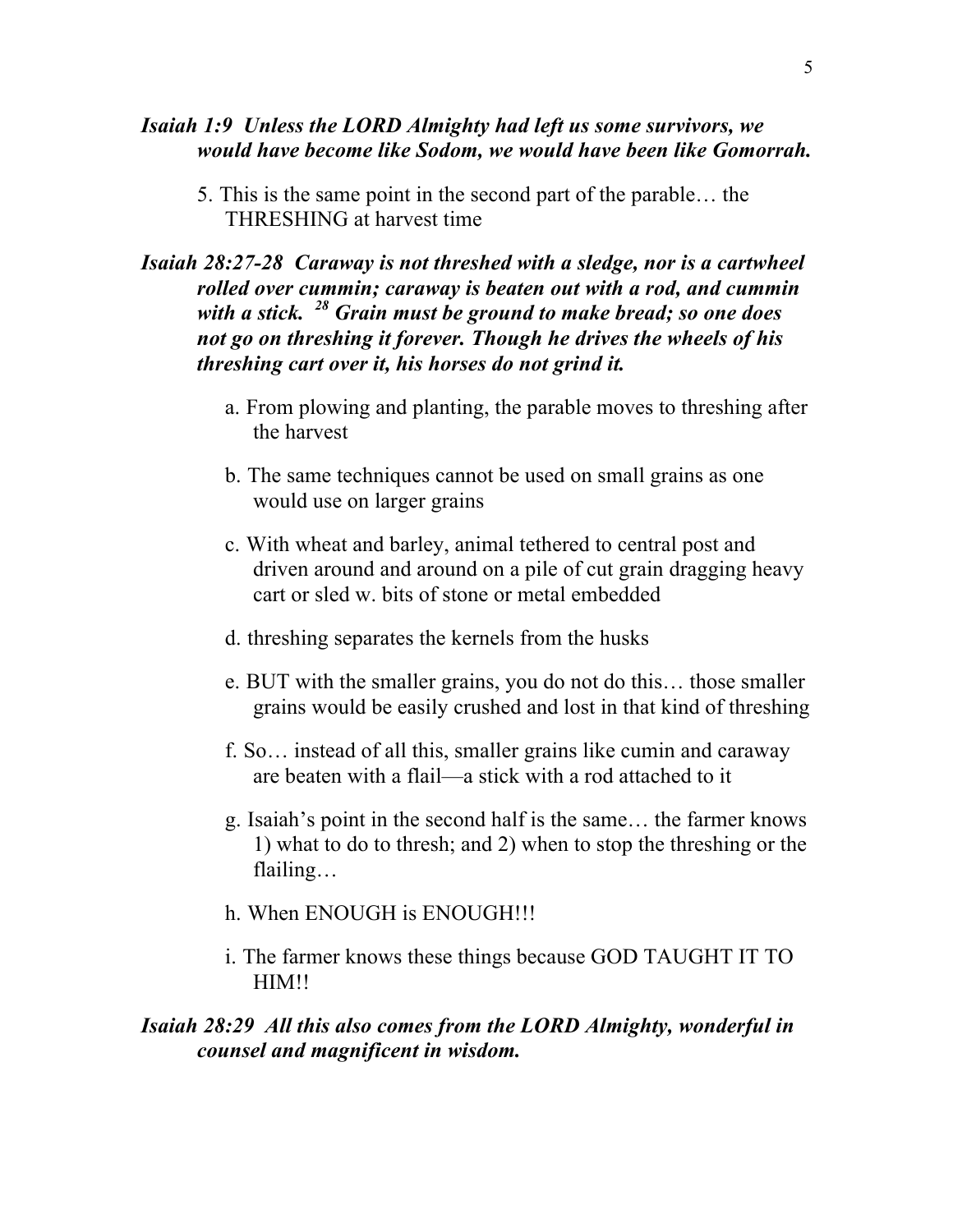- j. If the farmer knows how to stop threshing when the grain is ready, HOW MUCH MORE does God, who is "wonderful in counsel, magnificent in wisdom" know when to stop threshing His people
- k. When the judgments on His people have run their course, God knows enough to stop

# *Isaiah 40:1-2 Comfort, comfort my people, says your God. <sup>2</sup> Speak tenderly to Jerusalem, and proclaim to her that her hard service has been completed, that her sin has been paid for, that she has received from the LORD's hand double for all her sins.*

- C. Application for Us
	- 1. God is VERY WISE in plowing our hearts and threshing the fruit of our lives
	- 2. The plowing up of your hard heart is God's business… and He knows exactly what to do to bring it about
	- 3. He is the skilled farmer of your heart

#### *1 Corinthians 10:13 God is faithful; he will not let you be tempted beyond what you can bear.*

Peter speaks twice of God's wisdom in allowing us to suffer "for a little while":

- *1 Peter 1:6-7 In this you greatly rejoice, though now* **for a little while** *you may have had to suffer grief in all kinds of trials. <sup>7</sup> These have come so that your faith-- of greater worth than gold, which perishes even though refined by fire-- may be proved genuine and may result in praise, glory and honor when Jesus Christ is revealed.*
- *1 Peter 5:8-10 Be self-controlled and alert. Your enemy the devil prowls around like a roaring lion looking for someone to devour. <sup>9</sup>* **Resist him***, standing firm in the faith, …* **sufferings***. <sup>10</sup> And God … after you have suffered* **a little while***, will himself restore you and make you strong, firm and steadfast.*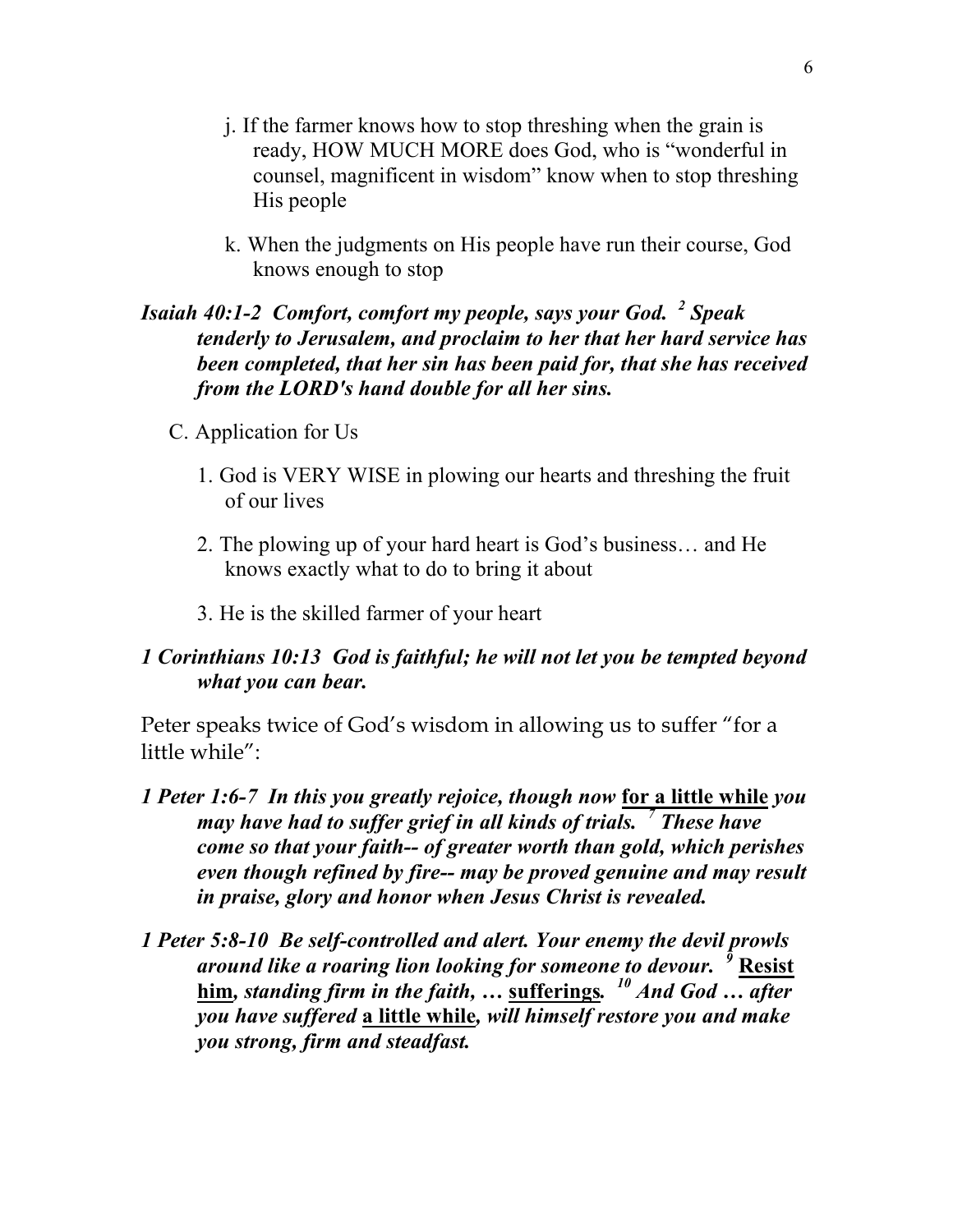- 4. So God carefully measures out our trials and our temptations, and when He has achieved His purpose, He ENDS it… He doesn't go on plowing forever; He doesn't go on threshing endlessly
- 5. This is the meaning of the passage in context
- 6. BUT there is an important transferable principle here… God, the instructor of the human race… God the great SCIENCE **TEACHER**
- D. Our Context in 21<sup>st</sup> Century America
	- 1. Science has come to dominate our culture in ways scarcely imaginable two hundred years ago
	- 2. For centuries before the Industrial Revolution, daily life went on as it had for millennia… plowing, sowing, tending, weeding, harvesting, threshing, grinding, storing, eating, surviving
	- 3. Industrial Revolution: we began to fall in love with science… science yielded amazing insights which seemed to improve life
	- 4. Science flourished where Christianity was taught…God the great LAWGIVER, the CONSTANT PROMISE-KEEPER

# *Genesis 8:22 "As long as the earth endures, seedtime and harvest, cold and heat, summer and winter, day and night will never cease."*

C.S. Lewis:

Men became scientific because they expected law in nature and they expected law in nature because they believed in a Lawgiver

- 5. Regions of the world dominated by animism or other world views (like Hinduism or Buddhism, or even Islam) did not keep pace
- 6. The West grew more and more confident in SCIENCE
- E. The Scientific Method Described
	- 1. Make an **observation** from the surrounding world ("This portion of the field of corn is taller and healthier looking than the rest."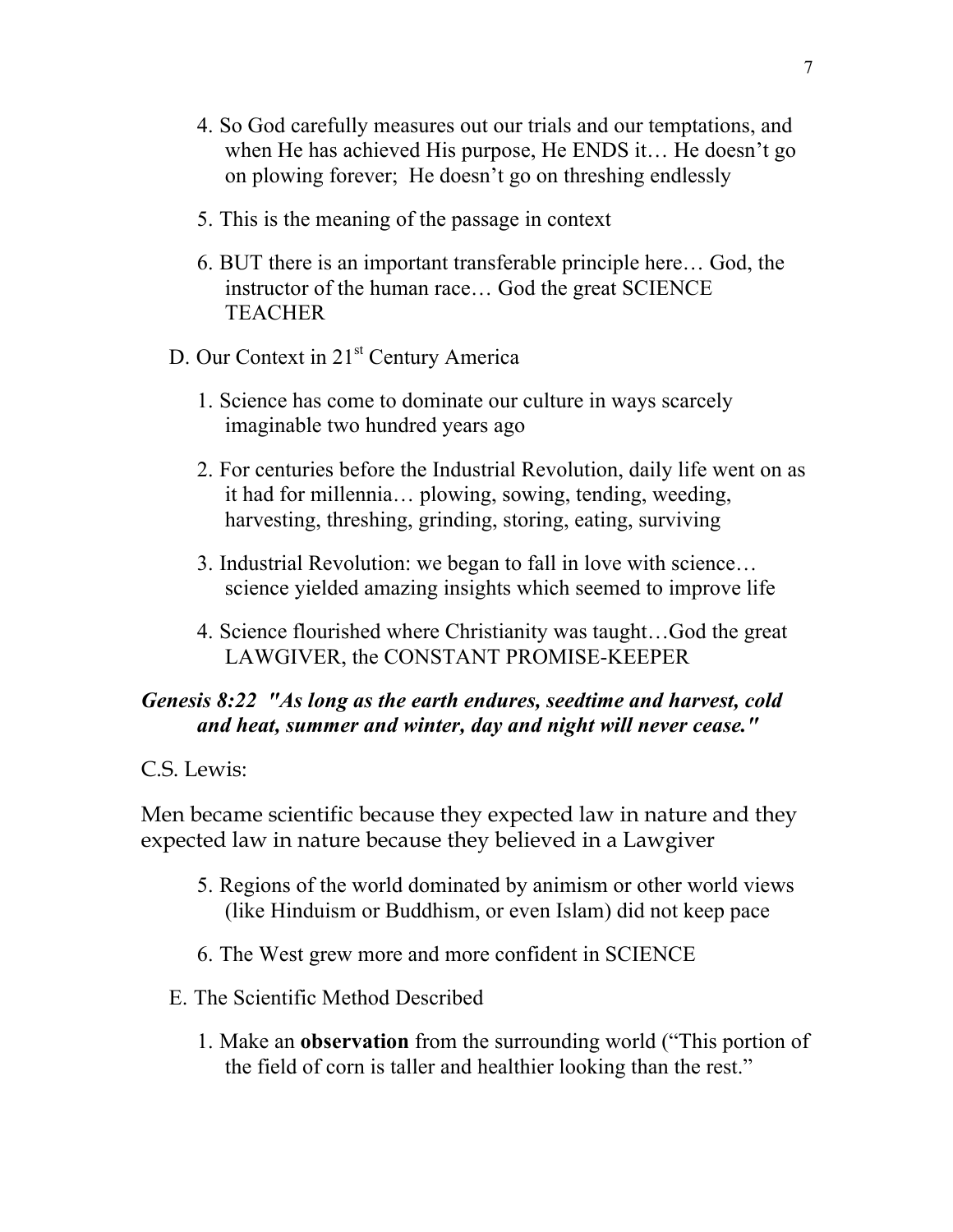- 2. Ask a **question** ("Why is this corn better than the rest?")… as you investigate, you find that the a cow dumped manure near this corn, but not anywhere else
- 3. Formulate a **hypothesis** to answer the question: "Maybe cow manure helps the corn to grow strong and healthy."
- 4. Craft an **experiment** to test the hypothesis: "Next planting season, I will plant this portion of the field with manure, and that portion in the same way I always have."
- 5. **Analyze the data** from the experiment: at harvest time, you see conclusively that the corn is much taller and healthier looking
- 6. Draw a tested **conclusion** from the data: cow manure helps corn to grow healthy
- 7. Settle the conclusion into the **larger body of truth** you already have: incorporate this new insight into all the other things you have already learned about growing corn
- 8. **Publish** your findings to other people for their testing and use. Tell other farmers about it
- F. But Now, the Scientific Method is Coming Back to Devour the God Who Gave It
	- 1. Especially since Darwin published *The Origin of Species* in 1859… scientists have become BOLDER in saying **everything in the universe can be answered by science**

Peter Atkins, Professor of Chemistry at Oxford: "Science… emerged from religion. As science discarded its chrysalis to become its present butterfly, it took over the (garden). There is no reason to suppose that science cannot deal with every aspect of existence." [quoted in Lennox, p. 8]

Nobel Laureate Steven Weinberg: "The world needs to wake up from the long nightmare of religion… Anything we scientists can do to weaken the hold of religion should be done, and may in fact be our greatest contribution to civilization." [Lennox, 8]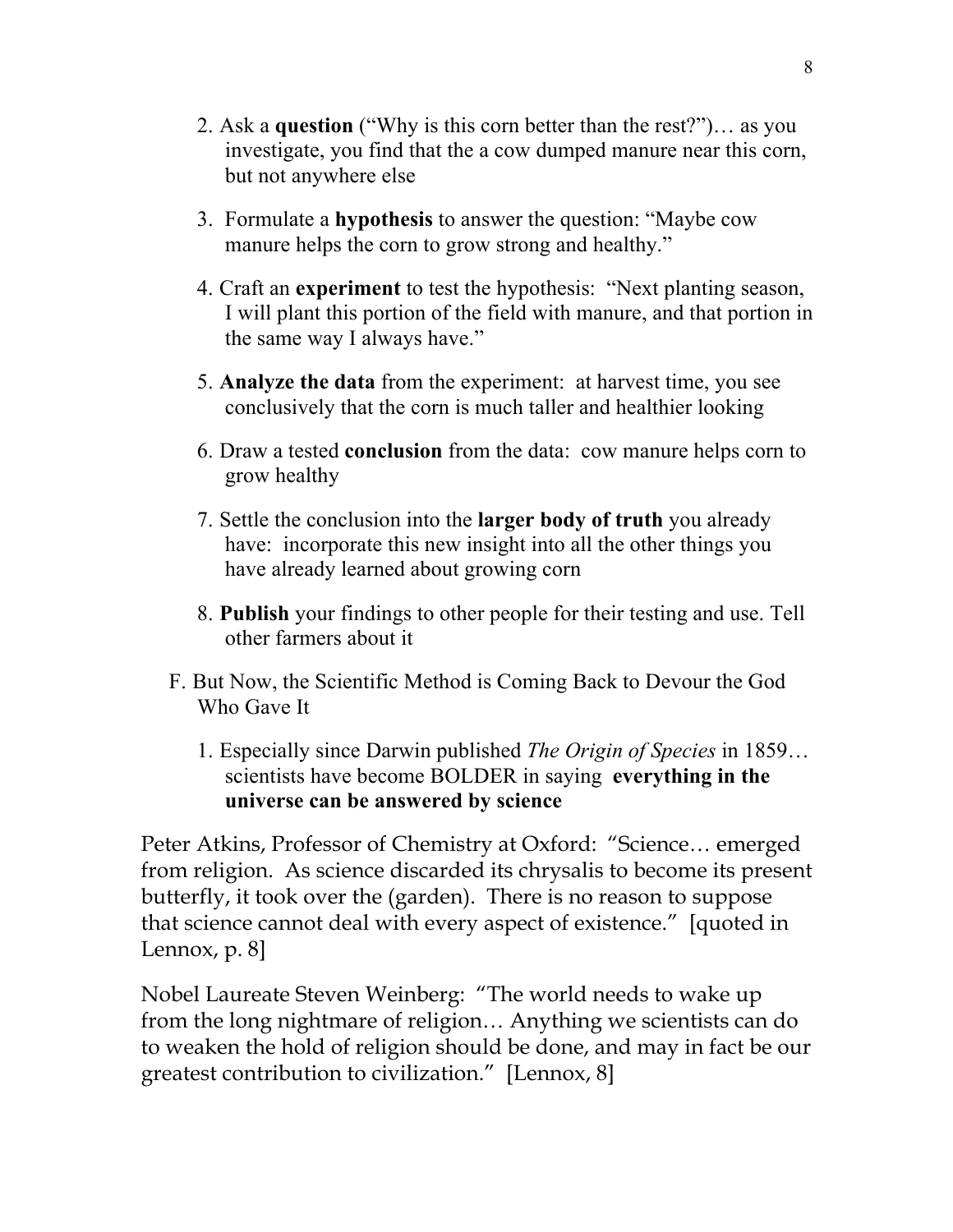2. Richard Dawkins wrote a book called *The God Delusion* in which he argued that **everything in the universe can be accounted for by the blind laws of physics**, and that religion is not merely a delusion, but a dangerous one

Dawkins: "I am utterly fed up with the respect we have been brainwashed into bestowing upon religion."

- 3. Christians backed into a corner when dealing with science
- 4. Atheistic scientists claim that people resort to gods or a God when they don't understand something; this is the **"god of the gaps"** theory… where there are gaps in human knowledge, we stick god in to fill those gaps. Modern atheistic scientists in effect say they see where science is going ... someday there will be NO GAPS... until then, let's have the confidence to say there is NO GOD
- 5. But this is SHEER ARROGANCE… if I can study some laws of cause and effect, then there is NO GOD! Or if some superstitious people have ascribed lightning to a javelin thrown by the god Zeus, then we learn that it is caused by static electricity when clouds rub against each other, THERE IS NO GOD that made the clouds
- 6. Isaiah 28 suggests that God has been whispering in the ears of human beings (call them scientists) from the beginning
- 7. Every scientific fact in this universe has been TAUGHT BY GOD
- 8. To God be the glory for the physical universe AND the wisdom to understand it… BOTH are God's
- 9. God is the greatest science teacher in human history!!!
- II. God Teaches Agriculture to Farmers
	- A. Clear Statements: vs. 26, 29

# *Isaiah 28: 26* **His God instructs him and teaches him the right way.**

- 1. The Hebrew words are very potent
- 2. The science of agriculture is the subject; God is the teacher, the farmer is the pupil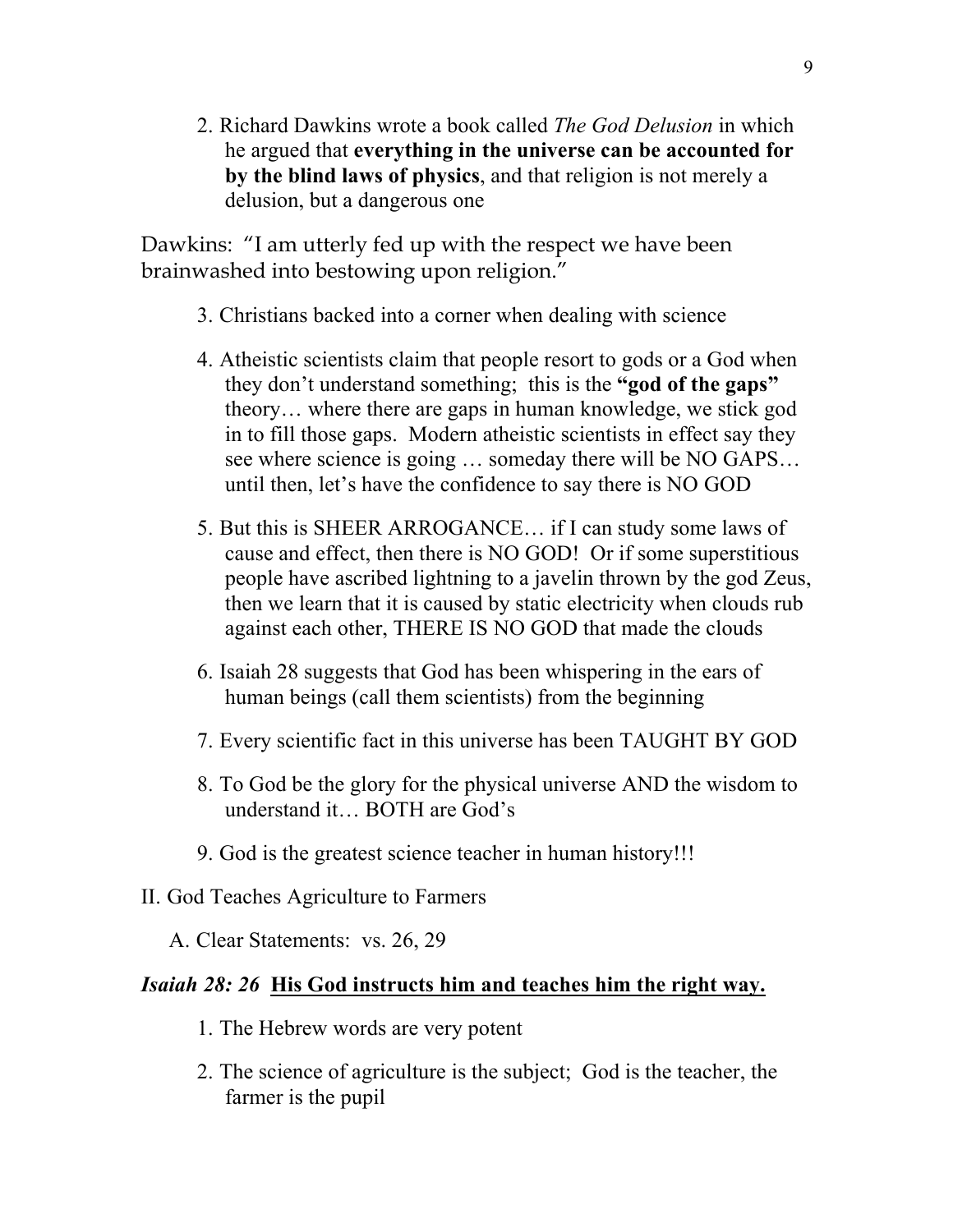- 3. It literally says "For…" (the reason why the farmer acts as he does with plowing and harrowing) is that GOD INSTRUCTS HIM RIGHTLY... rightly = "according to right principle"; the Hebrew word is the same as that usually associated with JUSTICE, a LEGAL JUDGMENT; laws of science a matter of "justice" like laws of morality for a King
- 4. Same thing also at the end of the chapter concerning threshing and harvesting various types of grains:

#### *Isaiah 28: 29* **All this also comes from the LORD Almighty, wonderful in counsel and magnificent in wisdom.**

- B. Back to the Garden of Eden: God Teaches His Son Adam
	- 1. Genesis 2: the special condition of the crops

# *Genesis 2:4-5 When the LORD God made the earth and the heavens-- <sup>5</sup> and* **no shrub of the field** *had yet appeared on the earth and* **no plant of the field** *had yet sprung up, for the LORD God had not sent rain on the earth and* **there was no man to work the ground**

- 2. Special plants needed human cultivation… genetic code already established on third day of creation when God made seed-bearing plants… but secrets of farming waited for man
- 3. A plain example: CORN
- 4. So, God created a man and put him in the Garden of Eden…

#### *Genesis 2:15 The LORD God took the man and put him in the Garden of Eden to work it and take care of it.*

5. "to serve & protect"… **how would he know what to do?** 

#### *Isaiah 28:26 His God instructs him and teaches him the right way.*

6. Just as Jesus would later say:

### *John 5:19-20 I tell you the truth, the Son can do nothing by himself; he can do only what he sees his Father doing, because whatever the Father does the Son also does. <sup>20</sup> For the Father loves the Son and shows him all he does.*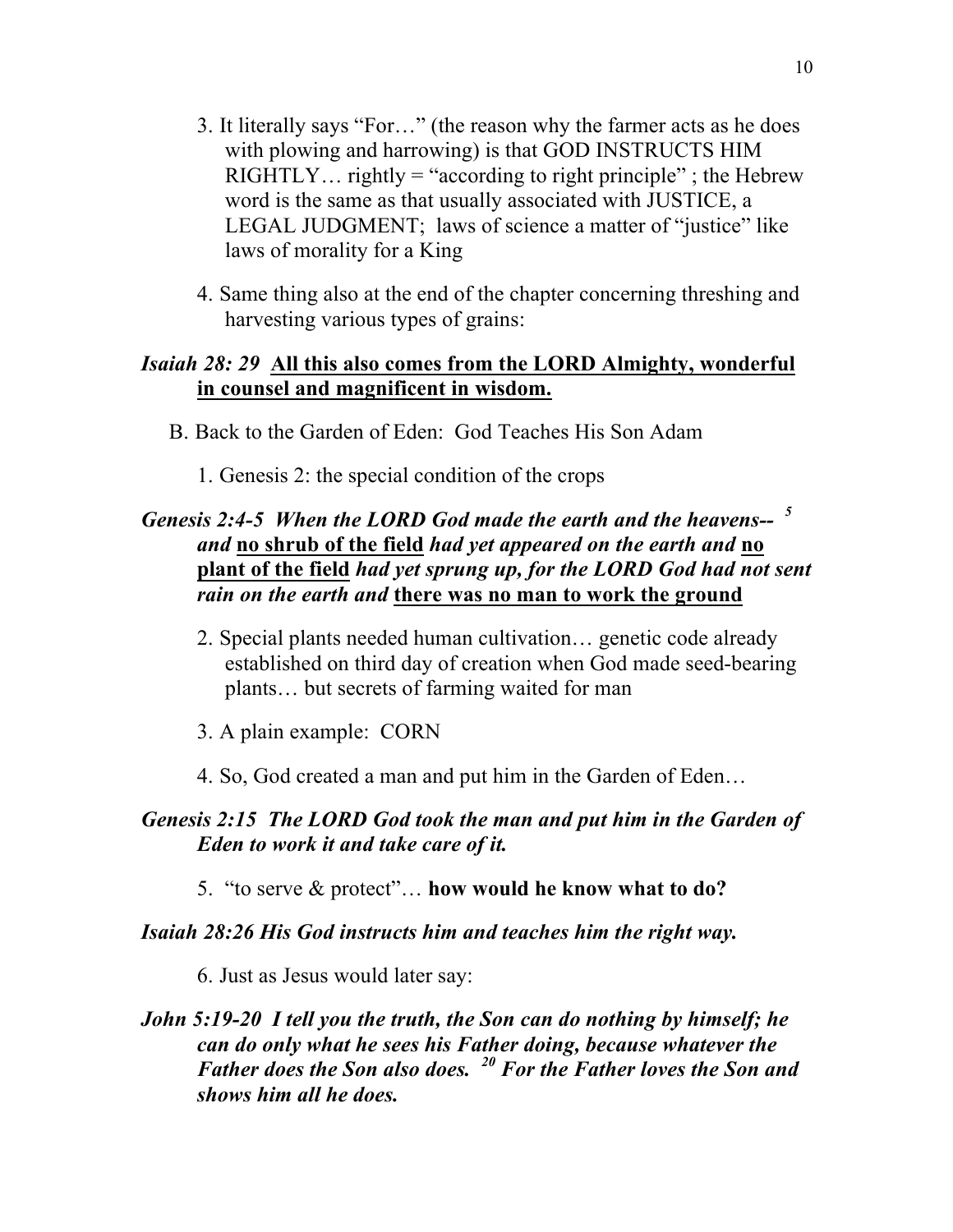- 7. agricultural science was the first discipline God the science teacher taught the human race… But it wouldn't be the last
- III. God Teaches All Science to Humanity
	- A. Science as a Subset of a Love Relationship with God

# *Matthew 22:37-38 "'Love the Lord your God with all your heart and with all your soul and with all your mind.' <sup>38</sup> This is the first and greatest commandment.*

B. A World Filled with God's Glory

#### *Genesis 1:1 In the beginning God created the heavens and the earth.*

- *Isaiah 6:3 And they were calling to one another: "Holy, holy, holy is the LORD Almighty; the whole earth is full of his glory."*
- *Habakkuk 2:14 For the earth will be filled with the knowledge of the glory of the LORD, as the waters cover the sea.*
	- C. The Tragic Exchange of Idolatry… Polluting all Science
		- 1. God put clear evidence of Himself in creation

# *Romans 1:20 For since the creation of the world God's invisible qualities- - his eternal power and divine nature-- have been clearly seen, being understood from what has been made*

BUT men "suppress the truth" that God exists… they HOLD IT DOWN in wickedness

#### *Romans 1:18 men who suppress the truth by their wickedness*

Atheist Francis Crick (co-discoverer of DNA molecule): "Biologists must CONSTANTLY KEEP IN MIND that what they see was not designed, but rather evolved." [Lennox, 77]

Richard Dawkins: "Living objects look designed, they look overwhelmingly as though they're designed." [Lennox, 77]

# *Romans 1:21-23 For although they knew God, they neither glorified him as God nor gave thanks to him, but their thinking became futile and*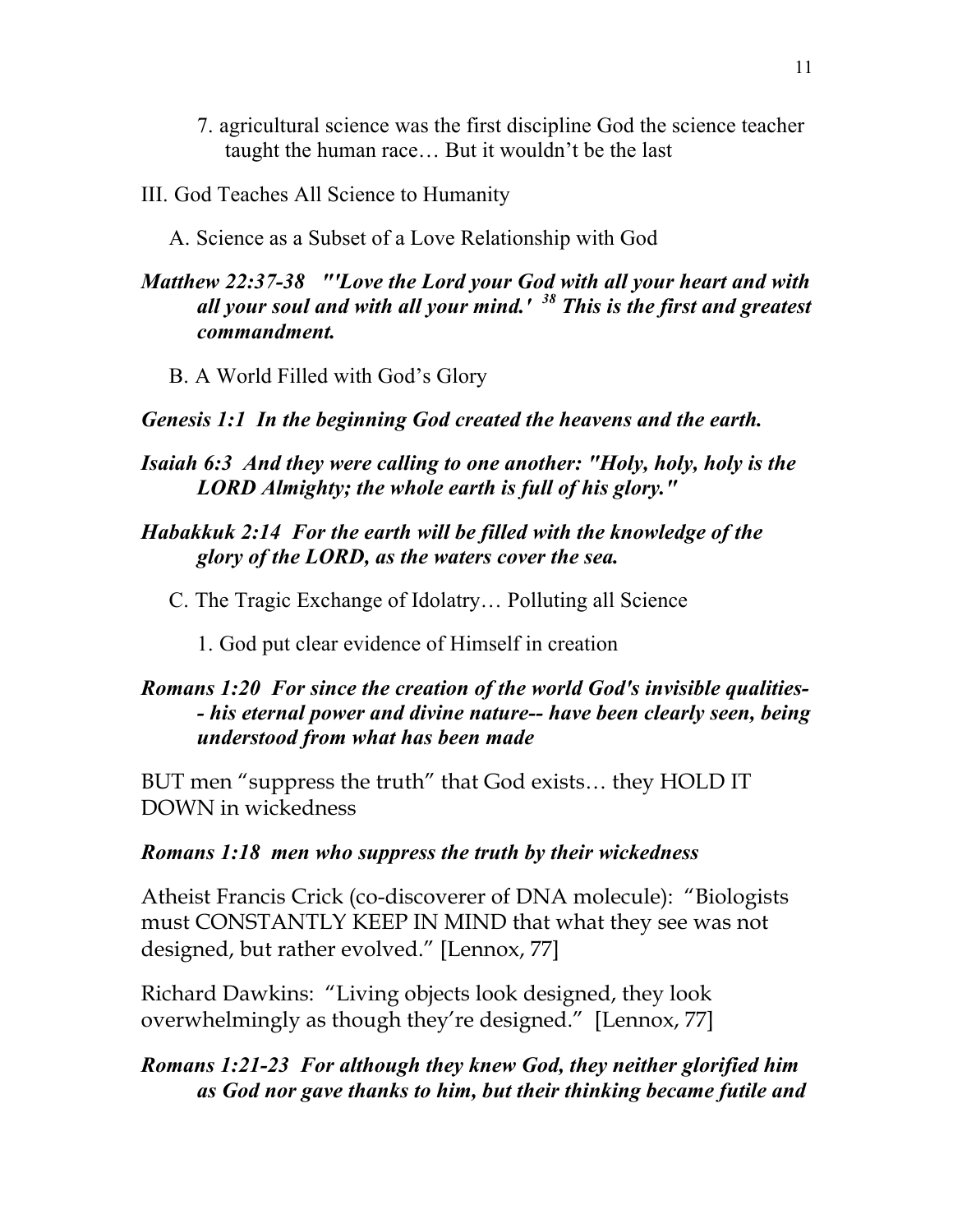*their foolish hearts were darkened. <sup>22</sup> Although they claimed to be wise, they became fools <sup>23</sup> and exchanged the glory of the immortal God for images*

*Romans 1:25 They exchanged the truth of God for a lie, and worshiped and served created things rather than the Creator-- who is forever praised. Amen.*

YET…. God still willed to teach the human race science, even though we do not acknowledge Him!!

D. People Discovered Scientific Truths… and Used them In Rebellion

*Genesis 11:3-4 They said to each other, "Come, let's make bricks and bake them thoroughly." They used brick instead of stone, and tar for mortar. <sup>4</sup> Then they said, "Come, let us build ourselves a city, with a tower that reaches to the heavens, so that we may make a name for ourselves and not be scattered over the face of the whole earth."*

Human technology intrinsic to our SOARING AMBITION and rebellion against God

God's appraisal of our capabilities:

# *Genesis 11:6-7 The LORD said, "If as one people speaking the same language they have begun to do this, then nothing they plan to do will be impossible for them. <sup>7</sup> Come, let us go down and confuse their language so they will not understand each other."*

Yet, the implications of our text are powerful: it was GOD who taught them the advanced ceramics, the advanced building techniques; God embeds principles in His creation, and opens them up gradually to people to use

E. God Gives Wisdom to Solomon to be a Scientist

*1 Kings 4:33-34 [Solomon] described plant life, from the cedar of Lebanon to the hyssop that grows out of walls. He also taught about animals and birds, reptiles and fish. <sup>34</sup> Men of all nations came to listen to Solomon's wisdom, sent by all the kings of the world, who had heard of his wisdom.*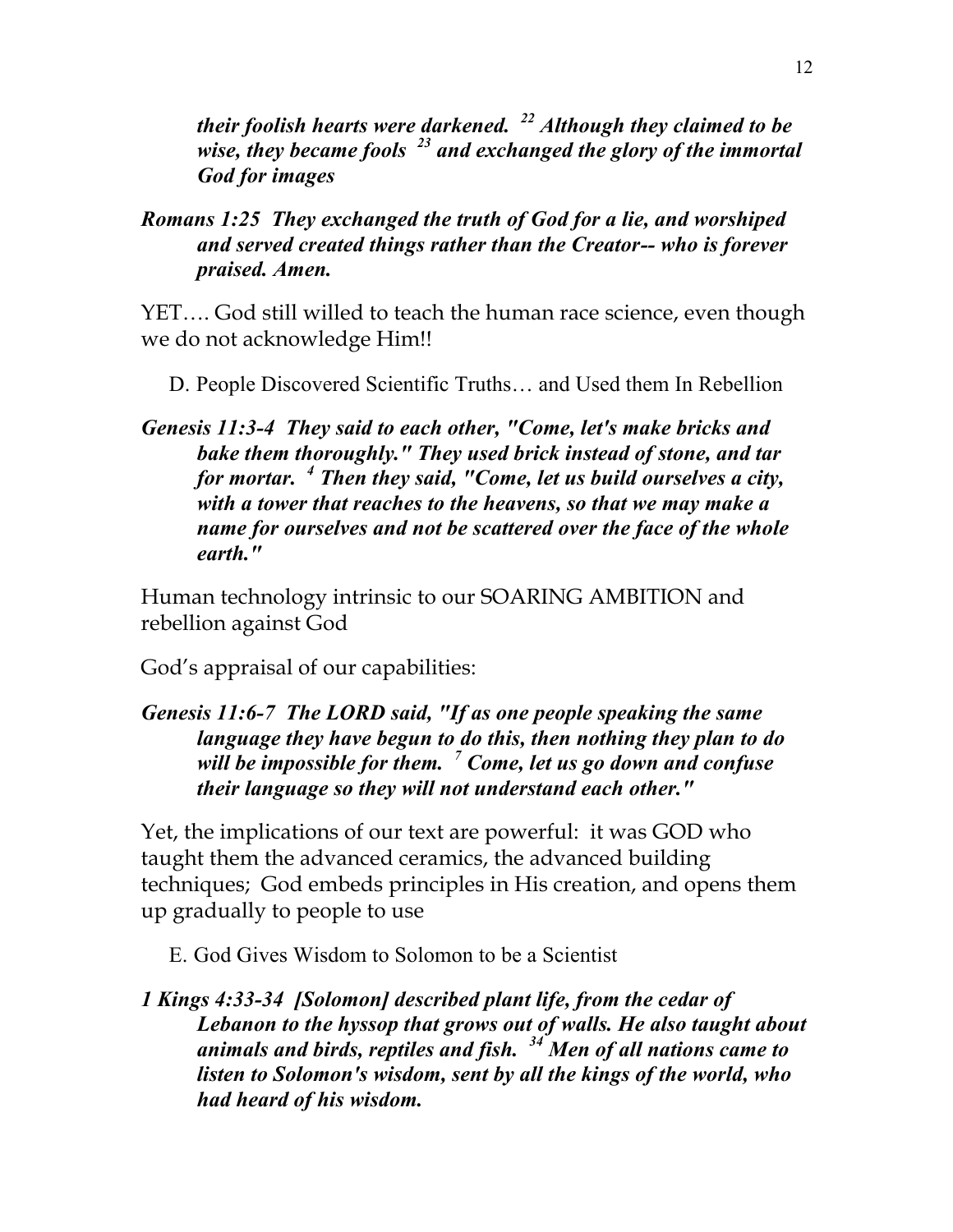- *1 Kings 10:1 When the queen of Sheba heard about the fame of Solomon and his relation to the name of the LORD, she came to test him with hard questions.*
- *Ecclesiastes 7:25 So I turned my mind to understand, to investigate and to search out wisdom and the scheme of things and to understand the stupidity of wickedness and the madness of folly.*
- *Ecclesiastes 7:27 "Look," says the Teacher, "this is what I have discovered: "Adding one thing to another to discover the scheme of things…*
	- F. Jesus Speaking Scientifically
		- 1. Defeating anxiety by scientific enquiry
- *Matthew 6:26-31* **Look at [lit. "study carefully"] the birds of the air***: they neither sow nor reap nor gather into barns, and yet your heavenly Father feeds them. Are you not of more value than they? <sup>27</sup> And which of you by being anxious can add a single hour to his span of life? <sup>28</sup> And why are you anxious about clothing?* **Consider the lilies of the field***, how they grow: they neither toil nor spin, <sup>29</sup> yet I tell you, even Solomon in all his glory was not arrayed like one of these. <sup>30</sup> But if God so clothes the grass of the field, which today is alive and tomorrow is thrown into the oven, will he not much more clothe you, O you of little faith? <sup>31</sup> Therefore do not be anxious*
	- 2. Discussing the scientific study of weather
- *Matthew 16:2-3 "When it is evening, you say, 'It will be fair weather, for the sky is red.' <sup>3</sup> And in the morning, 'It will be stormy today, for the sky is red and threatening.' You know how to interpret the appearance of the sky, but you cannot interpret the signs of the times.*
	- G. Bottom Line: God is the Teacher of Science
	- H. God Teaches Science to People Who Give Him NO CREDIT… even to Atheists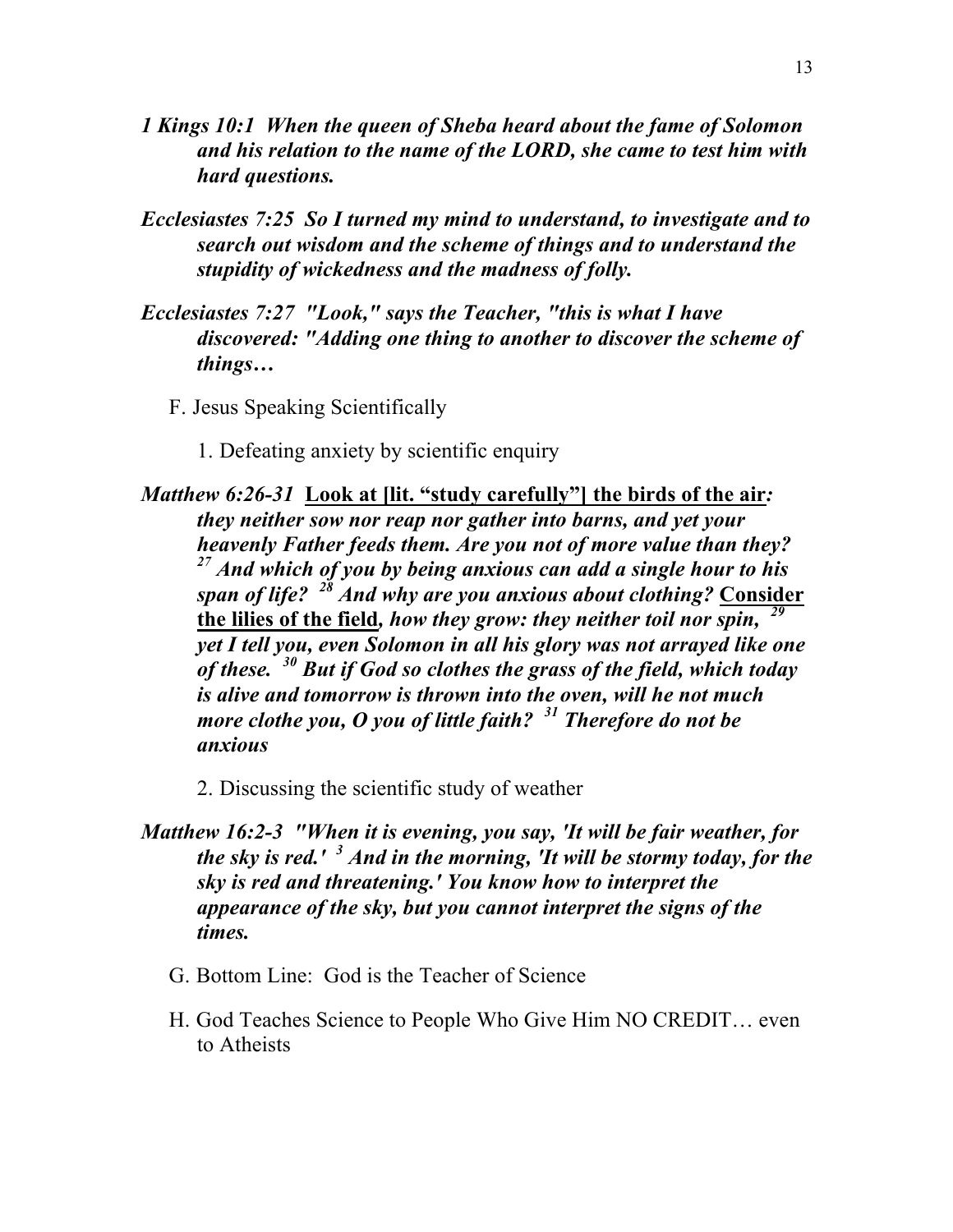- **[to Cyrus the Great]** *Isaiah 45:3-7 I will give you the treasures of darkness, riches stored in secret places, so that you may know that I am the LORD, the God of Israel, who summons you by name…. I summon you by name and bestow on you a title of honor,* **though you do not acknowledge me***. <sup>5</sup> I am the LORD, and there is no other; apart from me there is no God. I will strengthen you,* **though you have not acknowledged me***, <sup>6</sup> so that from the rising of the sun to the place of its setting men may know there is none besides me. I am the LORD, and there is no other. <sup>7</sup> I form the light and create darkness, I bring prosperity and create disaster; I, the LORD, do all these things.*
	- 1. So God will open the treasures of scientific insights to people, though they do not acknowledge him… so God teaches ATHEISTIC SCIENTISTS VALID INSIGHTS
	- 2. These are "common grace blessings"… like the sunshine and the rain:

# *Matthew 5:45 that you may be sons of your Father in heaven. He causes his sun to rise on the evil and the good, and sends rain on the righteous and the unrighteous.*

- 3. God does this so that perhaps people would see His glory in creation and love Him and serve Him
- 4. But Romans 1 teaches us that sinful man "*suppresses the truth in unrighteousness"* and *"worships and serves created things rather than the Creator"*
- 5. The NUMBER ONE CREATED THING people worship is themselves… their own wisdom, cleverness, scientific insights
- 6. Later in the same chapter, God says He HIDES HIMSELF in all of this!!

### *Isaiah 45:15 Truly you are a God who hides himself, O God and Savior of Israel.*

I. God Uses the Scientific Advances to Control Human History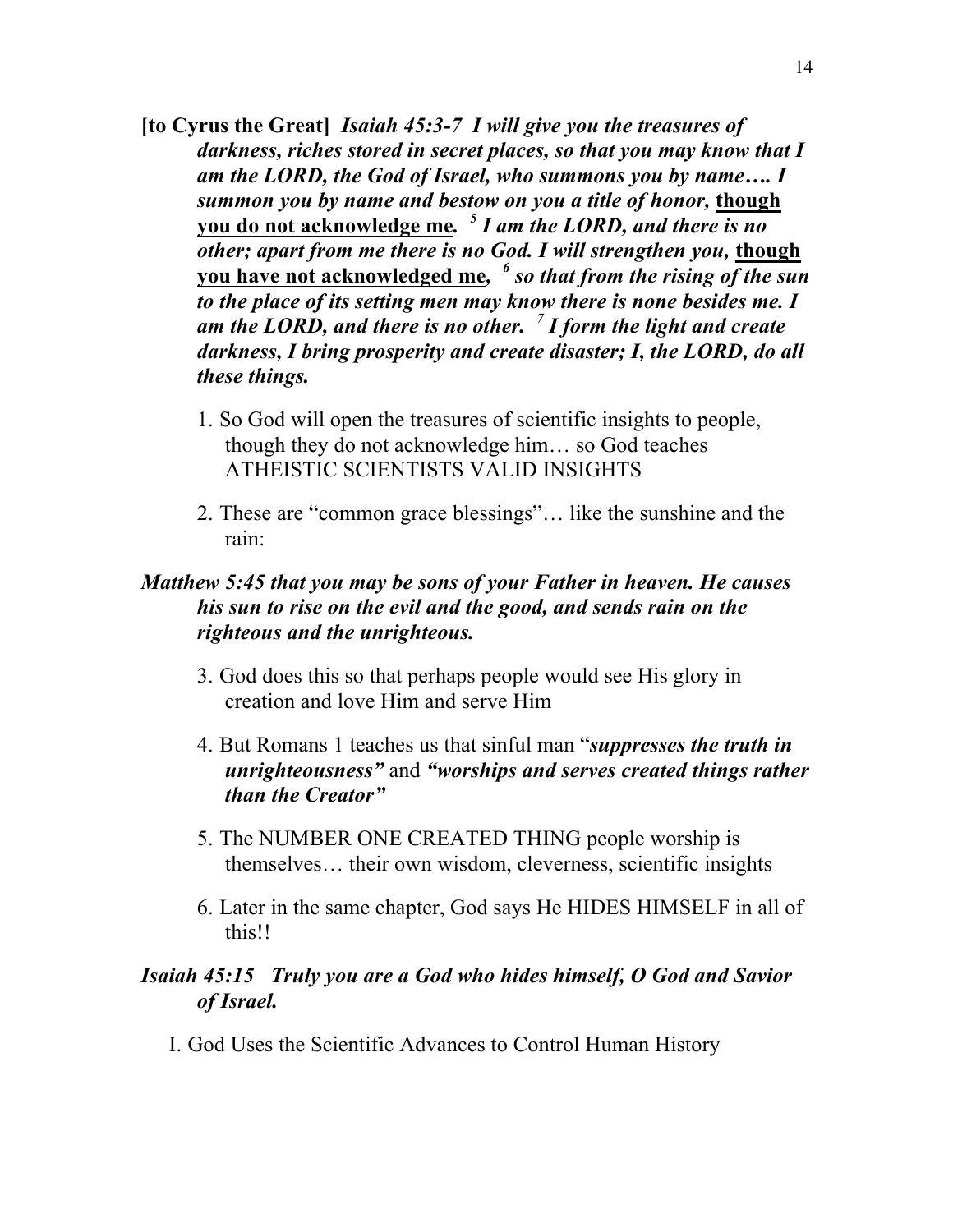- 1. Deeper issue: by giving technological insights to one people and not to another, God orchestrates all of human history
- 2. gunpowder … steel swords… free market economy… in this way, one nation RISES ABOVE the others
- *Psalm 75:6-7 No one from the east or the west or from the desert can exalt a man. <sup>7</sup> But it is God who judges: He brings one down, he exalts another.*
- *Acts 17:26 From one man he made every nation of men, that they should inhabit the whole earth; and he determined the times set for them and the exact places where they should live.*
	- J. So… as Science Advances, the "Eureka" Moments Have All Been God's
		- 1. Eureka  $=$  Greek for "I have found it"

Famous story: Greek King Hiero … jewelers embezzling gold by mixing gold with lesser metals; Archimedes given the problem of figuring out if his crown was pure gold WITHOUT DESTROYING it!! bath tub… water overflowed… "specific gravity" … he shouted "EUREKA" … "I have found it!!"

Isaiah 29 would adjust the statement to "He has taught me!!!" better than "I have found it"

All the "eureka" moments are covered by our text!!!

- 2. Edison speaks of the 1% inspiration, 99% perspiration… God is Lord of BOTH…
- 3. Science Magazine's website had the "Top Ten 'Aha Moments'"

a. #10: the Post-It Note…

- b. #9: Velcro…
- c. #1 Penicillin … Alexander Fleming…

**Albert Einstein** In 1907, age 28, working in the patent office in Bern, Switzerland, when, "a breakthrough came suddenly one day." His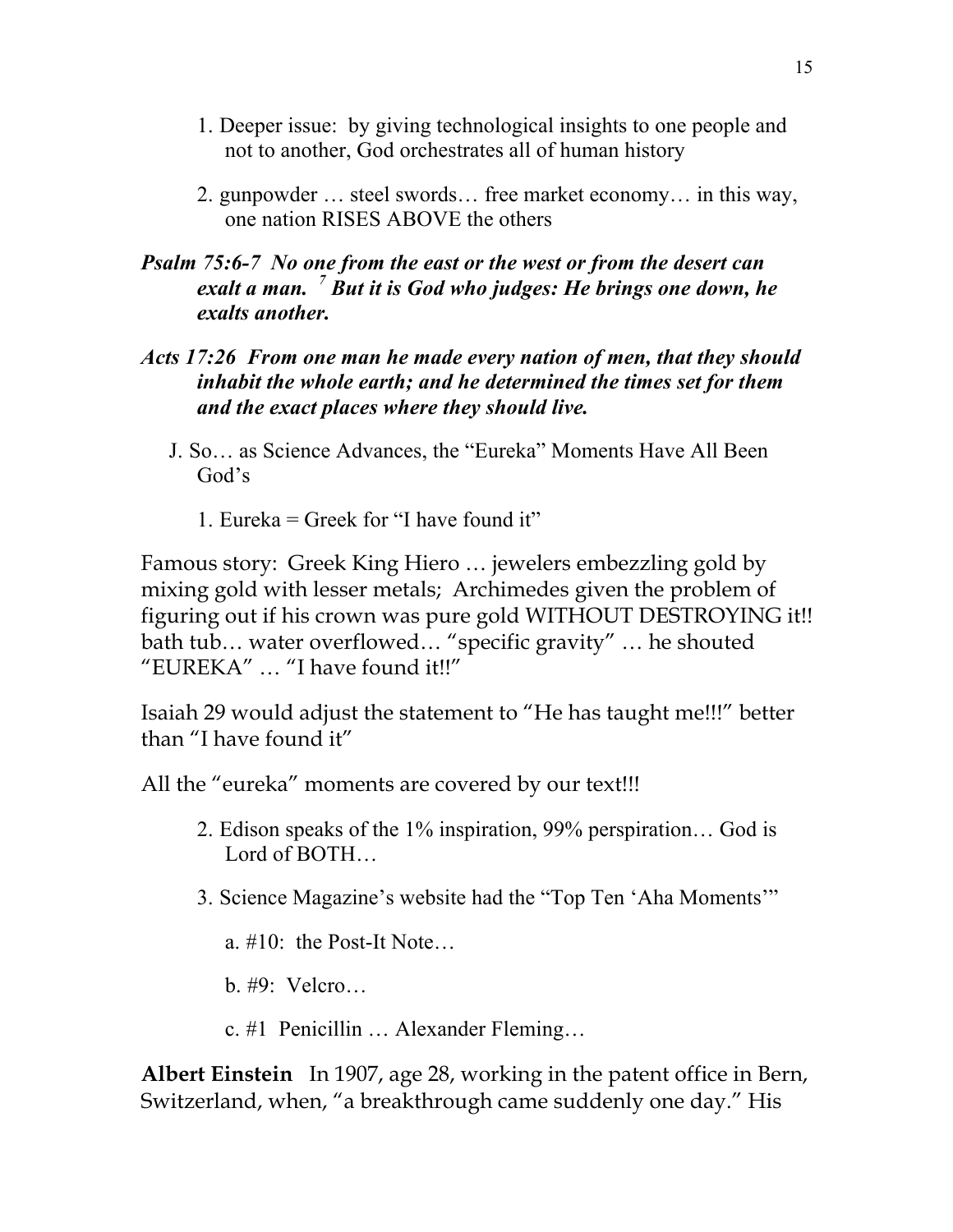thoughts wandered to, **"If a man falls freely he would not feel his weight."** SHOCKED AT INSIGHT!! By linking accelerated motion and gravity, Einstein eventually saw masterwork, the general theory of relativity… EIGHT YEARS working out mathematical details

4. Flashes of insight, followed by the rational process to develop it… 1% inspiration, and 99% perspiration

### TO GOD BE THE GLORY FOR ALL OF IT!!!

- IV. Science is a Basis for Eternal Worship
	- A. Now… Once the Gospel Has Done Its Work
		- 1. Knowledgeable of theology in creation: Romans 1

# *Romans 1:20 For since the creation of the world God's invisible qualities- - his eternal power and divine nature-- have been clearly seen, being understood from what has been made*

2. Humbled: Psalm 8:3-4

# *Psalm 8:3-4 When I consider your heavens, the work of your fingers, the moon and the stars, which you have set in place, <sup>4</sup> what is man that you are mindful of him, the son of man that you care for him?*

- 3. Worshipful: Psalm 104… creation Psalm touches all creation… universe, sky, weather, seas  $\&$  dry land, beasts, birds, fish, man... God provides for and orchestrates everything… at the end of it:
- *Psalm 104:31-34 May the glory of the LORD endure forever; may the LORD rejoice in his works-- <sup>32</sup> he who looks at the earth, and it trembles, who touches the mountains, and they smoke. <sup>33</sup> I will sing to the LORD all my life; I will sing praise to my God as long as I live. <sup>34</sup>* **May my meditation be pleasing to him, as I rejoice in the LORD.**

Good science should lead us to meditate on God's wonders in creation and PRAISE HIM!!!

- B. For Eternity: New Heavens and New Earth
	- 1. Back to Habakkuk 2:14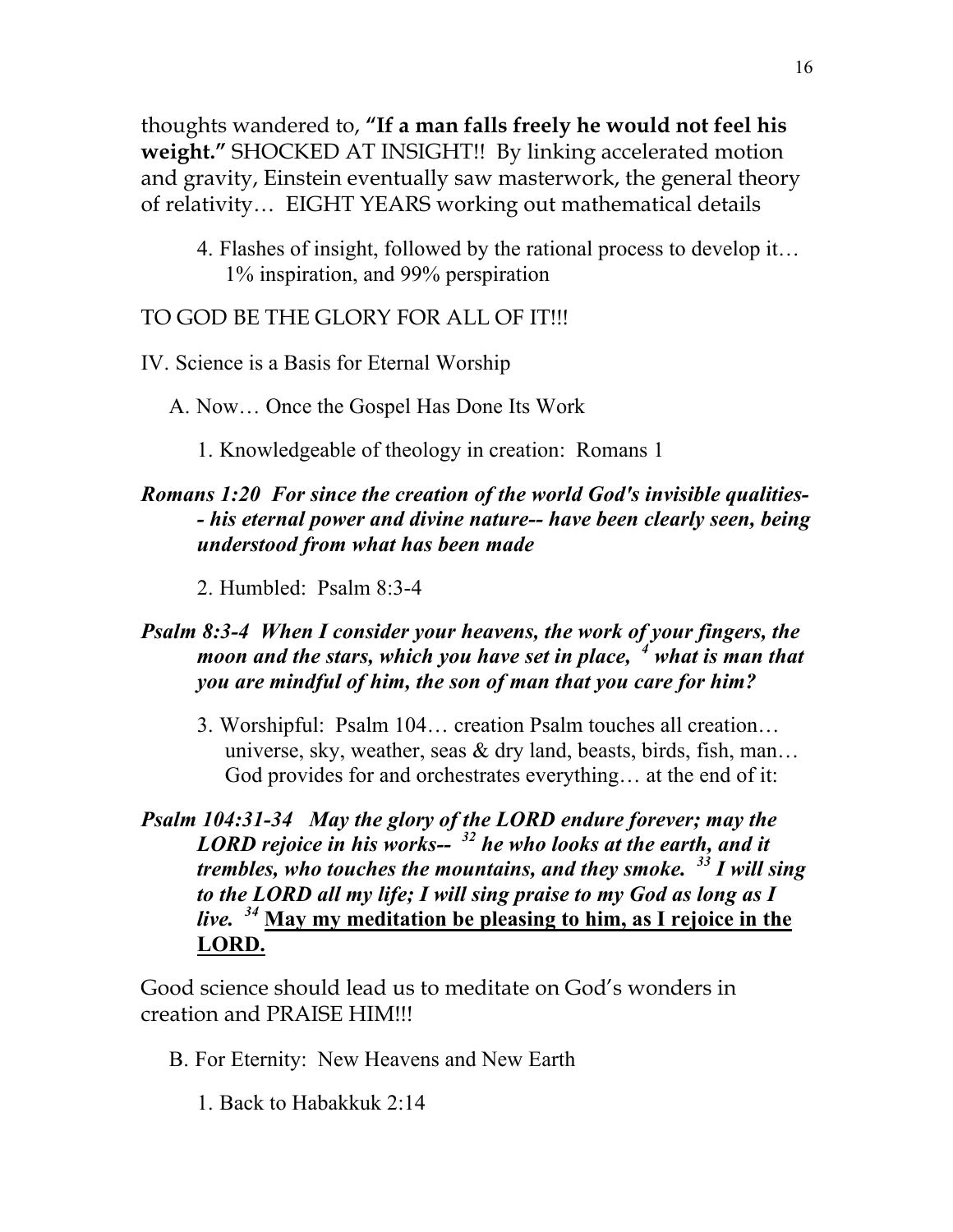- *Habakkuk 2:14 For the earth will be filled with the knowledge of the glory of the LORD, as the waters cover the sea.*
	- 2. The New Heavens and New Earth
- *Revelation 21:1 Then I saw a new heaven and a new earth, for the first heaven and the first earth had passed away, and there was no longer any sea.*
- *2 Peter 3:13 But in keeping with his promise we are looking forward to a new heaven and a new earth, the home of righteousness.*
	- 3. Revelation 21

### *Revelation 21:23-24 The city does not need the sun or the moon to shine on it, for the glory of God gives it light, and the Lamb is its lamp. <sup>24</sup> The nations will walk by its light, and the kings of the earth will bring their splendor into it.*

4. Isaiah 9:7… always learning how great God is!!

#### *Isaiah 9:7 Of the increase of his government and peace there will be no end.*

V. The Limitations of Science

A. Science Cannot Produce Faith

### *Luke 17:20 Once, having been asked by the Pharisees when the kingdom of God would come, Jesus replied, "The kingdom of God does not come with your* **careful observation**

The scientific enquiry cannot lead us to God!!!

#### *1 Corinthians 1:21 For since in the wisdom of God the world through its wisdom did not know him, God was pleased through the foolishness of what was preached to save those who believe.*

- *Romans 10:17 Consequently, faith comes from hearing the message, and the message is heard through the word of Christ.*
	- B. Science Cannot Disprove Faith
		- 1. There is nothing science can do to touch the realm of faith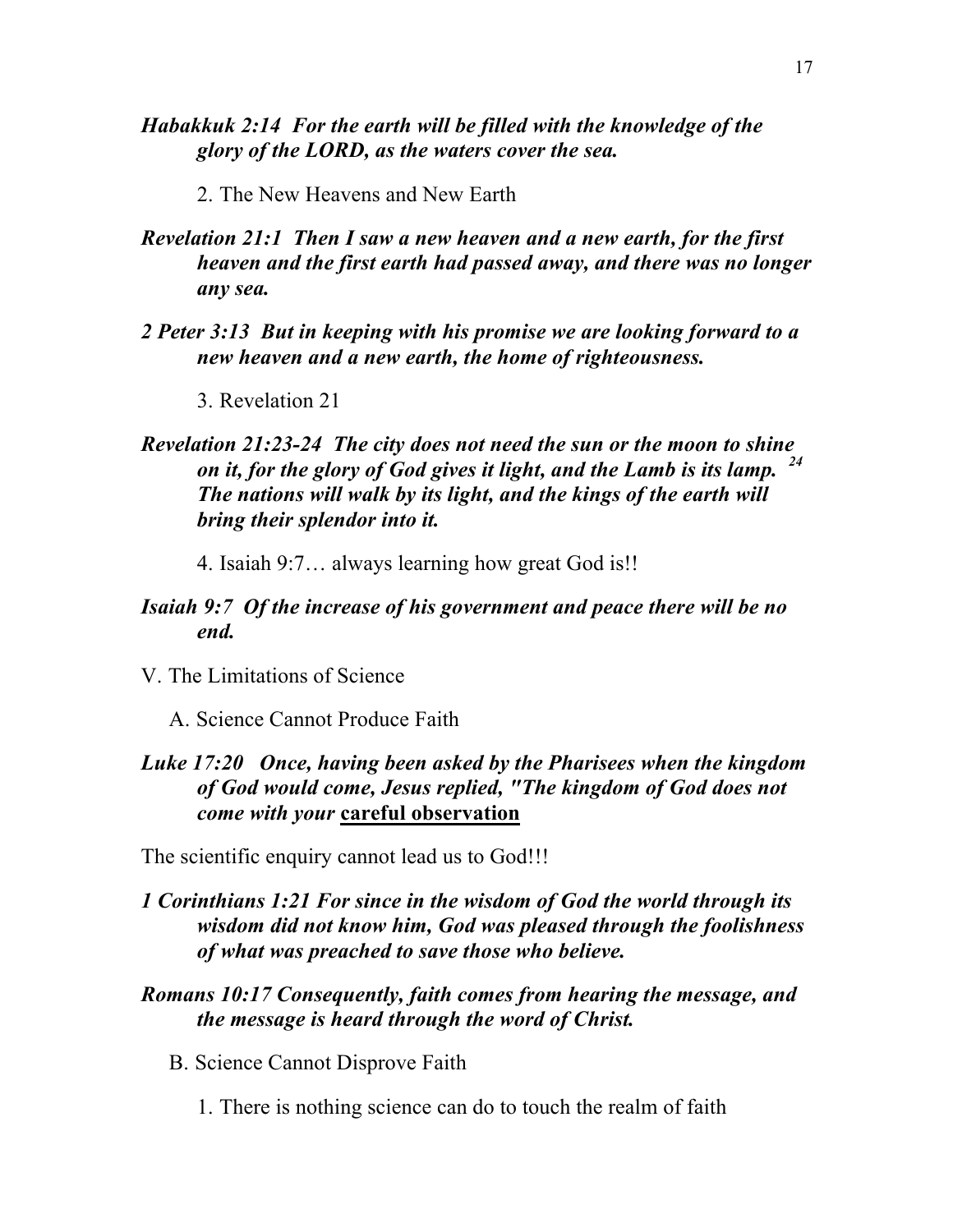- 2. For scientists to say, based on scientific data gathered from the physical world, that there is no spiritual world is **nonsense**
- 3. What experiment could be done to prove or disprove the existence of God's heavenly throne?
- 4. Faith soars ABOVE science, accepting all of its right conclusions as taught by God, but also accepting the Bible's instruction about the INVISBLE WORLD as well

#### *Hebrews 11:1 Now faith is the assurance of things hoped for, the conviction of* **things not seen***.*

### *Hebrews 11:3 By faith we understand that the universe was formed at God's command, so that* **what is seen** *was not made out of what was visible.*

- C. Science is Not God's Master
	- 1. The miracles of Jesus show that He is above the Laws of Nature
	- 2. He created them, and upholds them… but He does not need to abide by them!! He is their King, not the other way around

# *John 6:19 When they had rowed three or three and a half miles, they saw Jesus approaching the boat, walking on the water; and they were terrified.*

- 3. BUT He still got into the boat and rode the rest of the way!
- 4. At His resurrection, He once again showed that the Laws of Nature did not apply to Him
	- a. John 20: Comes through walls into locked rooms
	- b. Luke 24: Eats bread and disappears before their eyes
	- c. Acts 1: Ascends to heaven until a cloud hides Him
- 5. But He still upholds physical laws for us in the general way…
- D. Science Can Make Us Arrogant… Not Thankful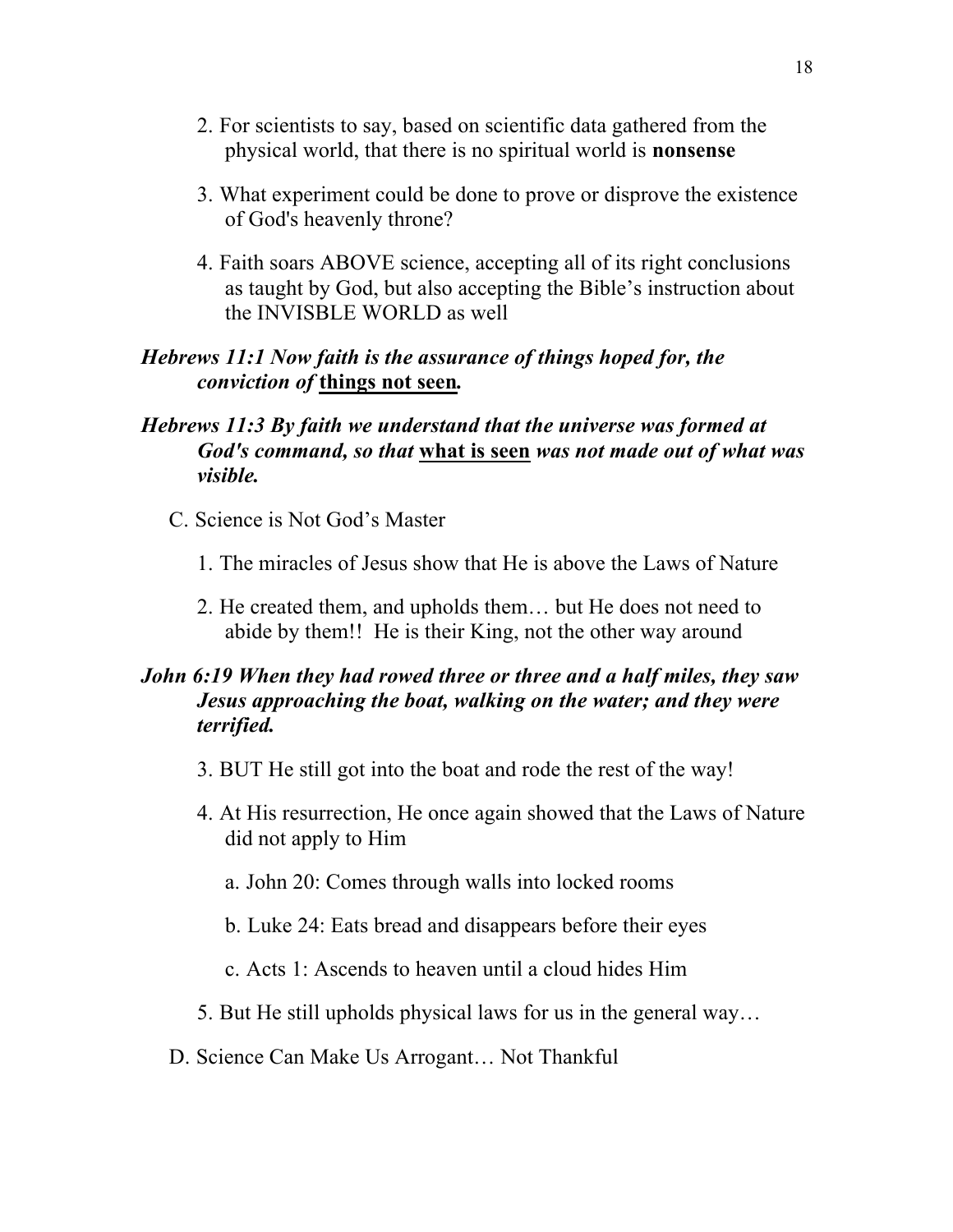*1 Corinthians 8:1 We know that we all possess knowledge. Knowledge puffs up, but love builds up.*

#### *1 Corinthians 8:2 The man who thinks he knows something does not yet know as he ought to know.*

The universe is IMMENSELY MORE COMPLEX than we can possibly imagine!!! A true scientist should be humble about all he doesn't know, not arrogant about all God has graciously taught him

- *Jeremiah 9:23-24 This is what the LORD says: "Let not the wise man boast of his wisdom or the strong man boast of his strength or the rich man boast of his riches, <sup>24</sup> but let him who boasts boast about this: that he understands and knows me, that I am the LORD, who exercises kindness, justice and righteousness on earth, for in these I delight," declares the LORD.*
- VI. Applications
	- A. The Greatest Knowledge: The Gospel
- *1 Corinthians 1:21 For since in the wisdom of God the world through its wisdom did not know him, God was pleased through the foolishness of what was preached to save those who believe.*
- *1 Corinthians 1:22-24 Jews demand miraculous signs and Greeks look for wisdom, <sup>23</sup> but we preach Christ crucified: a stumbling block to Jews and foolishness to Gentiles, <sup>24</sup> but to those whom God has called, both Jews and Greeks, Christ the power of God and the wisdom of God.*

WE PREACH CHRIST CRUCIFIED as the greatest wisdom the world has ever seen

- B. Understand Main Idea Here: Not Science but God's Self-Restraint
	- 1. As the farmer knows when to stop plowing and start planting; as the thresher knows when to stop beating the grain, so God knows when to stop bringing judgments on His people
	- 2. God carefully measures out our pains and sorrows and chastisements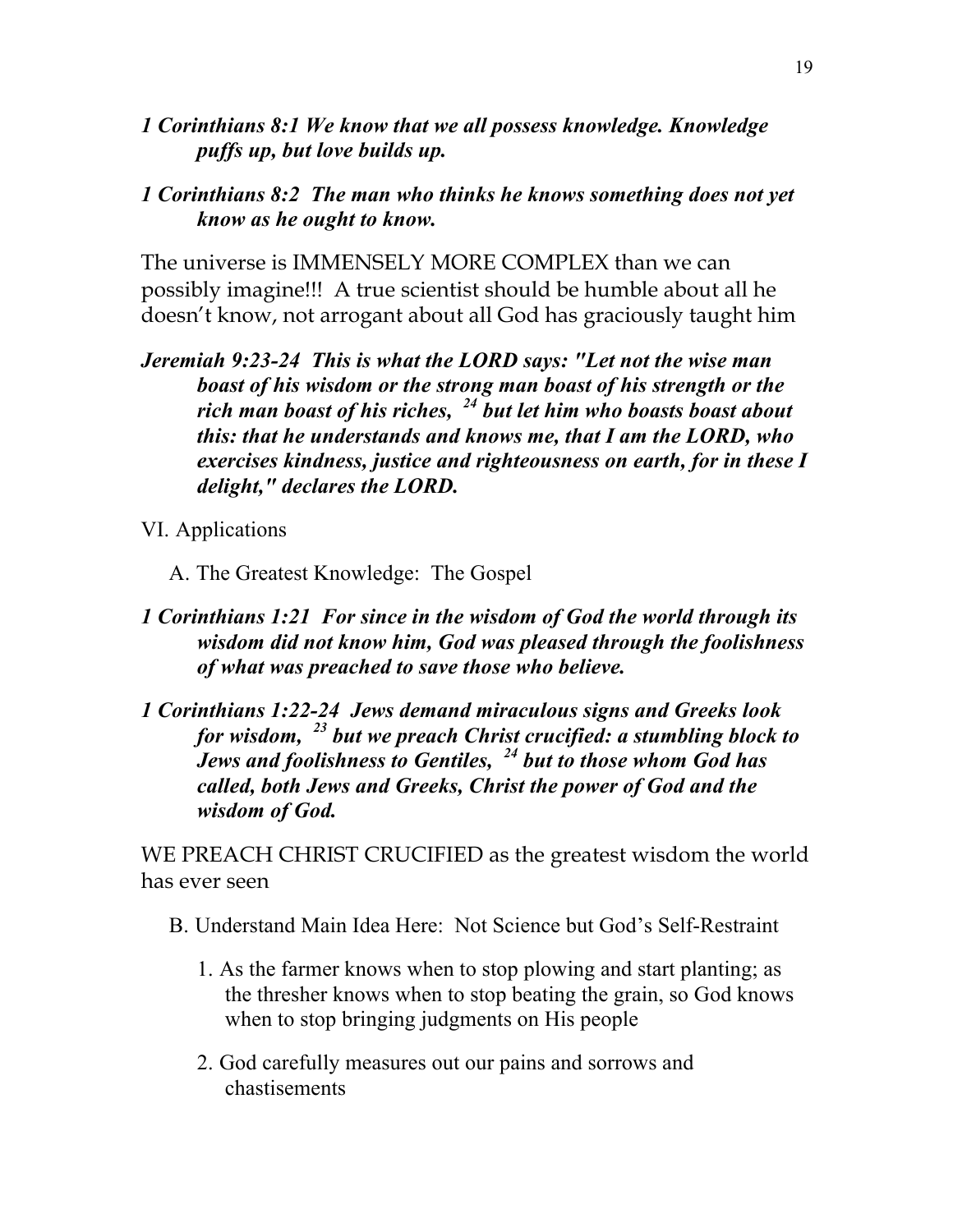- *Psalm 103:13-14 As a father has compassion on his children, so the LORD has compassion on those who fear him; <sup>14</sup> for he knows how we are formed, he remembers that we are dust.*
	- 3. So also God knows how to measure out our temptations and trials
- *1 Corinthians 10:13 No temptation has seized you except what is common to man. And God is faithful; he will not let you be tempted beyond what you can bear. But when you are tempted, he will also provide a way out so that you can stand up under it.*
	- C. Give God Glory for Science!! True Science is Not God's Enemy but God's Creation
		- 1. All knowledge belongs to God
		- 2. God has woven wisdom into every atom of the universe, into every complex physical system or biological system
		- 3. God has created man in His image to study and see the glory of God in creation
		- 4. God has led man by the hand to discover the principles of His creation
	- D. Do Not Be Intimidated by Arrogant, Atheistic Scientists
		- 1. God cannot be mocked… though many intelligent people mock God or mock religion
		- 2. Pray that God would open their eyes to see Him in what they are studying
		- 3. Be willing to stand courageously for God even in the face of evolution, and the complexity of science… know that every bit of science the genius possesses, God MADE the knowledge to begin with, and TAUGHT IT TO that person
		- 4. Seek to win these people to Christ!! There are many great scientists who have become Christians… no one is beyond the power of the gospel!!